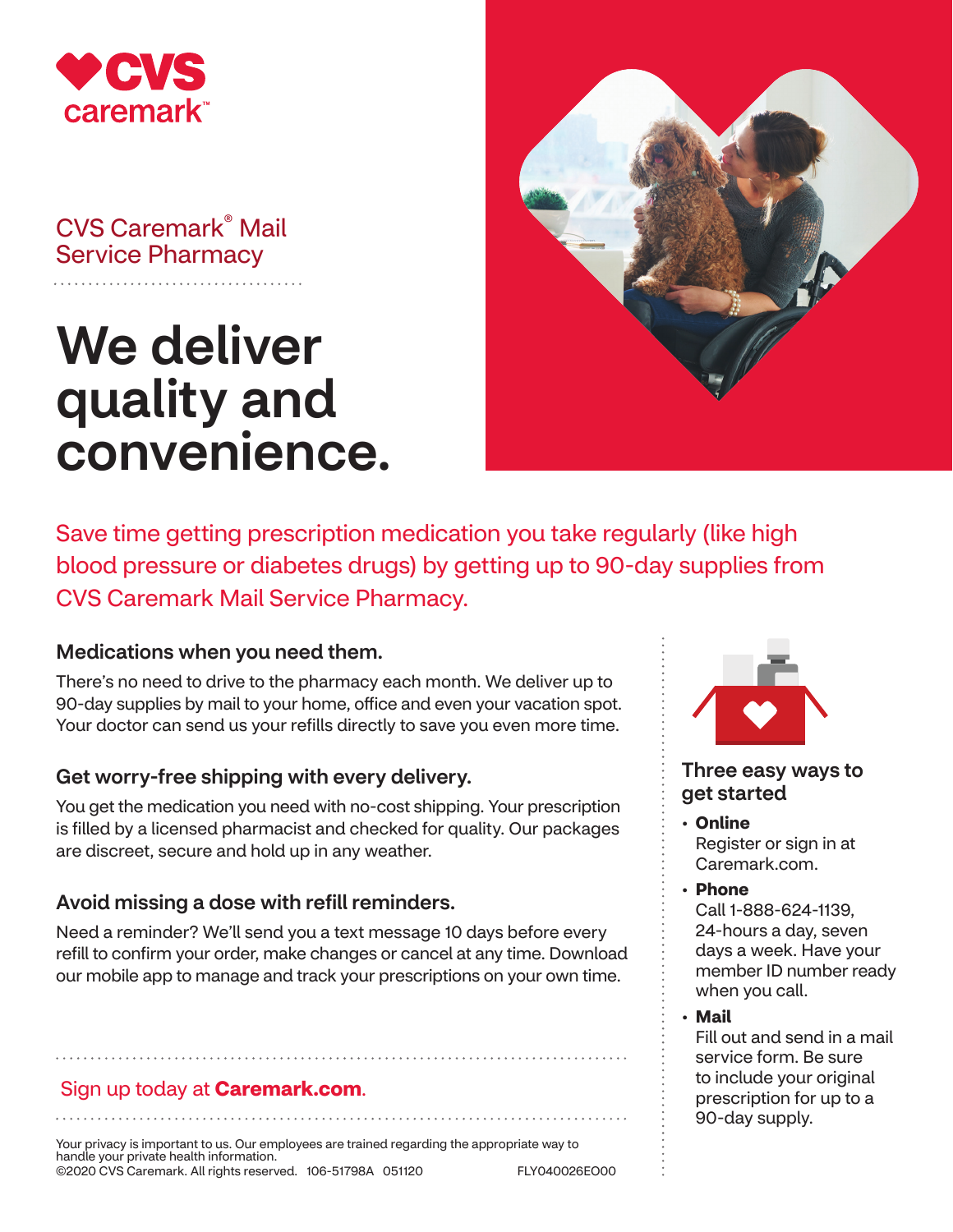

Please fold here

Please fold here

Please fold here

 $*$  WEB  $*$ 

Please fold here -

|                                                                                                                                                                                                                                                                                                                | Mail this form to:                                                                                                                                                                                                                         |
|----------------------------------------------------------------------------------------------------------------------------------------------------------------------------------------------------------------------------------------------------------------------------------------------------------------|--------------------------------------------------------------------------------------------------------------------------------------------------------------------------------------------------------------------------------------------|
| Member ID # (if not shown or if different from above)                                                                                                                                                                                                                                                          | bdg  gdg  megdbW   ge  bl d m  gdg bg  l<br><b>CVS Caremark</b><br>PO BOX 94467<br>PALATINE, IL 60094-4467                                                                                                                                 |
| Prescription Plan Sponsor or Company Name                                                                                                                                                                                                                                                                      |                                                                                                                                                                                                                                            |
| <b>Instructions:</b>                                                                                                                                                                                                                                                                                           |                                                                                                                                                                                                                                            |
| Please use blue or black ink and print in capital letters. Fill in both sides of this form.<br>New Prescriptions - Mail your new prescriptions with this form.                                                                                                                                                 | Number of <b>New</b> prescriptions:                                                                                                                                                                                                        |
| <b>Refills - Order by Web, phone, or write in Rx number(s) below.</b><br>or call the toll-free number on your member ID card.                                                                                                                                                                                  | Number of Refill prescriptions:<br>TO RECEIVE YOUR ORDER SOONER request refills or new prescriptions online at www.caremark.com<br>A Shipping Address. To ship to an address different from the one printed above, enter the changes here. |
| <b>Last Name</b>                                                                                                                                                                                                                                                                                               | <b>First Name</b><br>MI                                                                                                                                                                                                                    |
|                                                                                                                                                                                                                                                                                                                | Suffix (JR, SR)                                                                                                                                                                                                                            |
| <b>Street Address</b>                                                                                                                                                                                                                                                                                          | Apt./Suite #<br>Use shipping address<br>for this order only.                                                                                                                                                                               |
| City                                                                                                                                                                                                                                                                                                           | <b>ZIP Code</b><br><b>State</b><br>$\vert \mathbf{v} \vert$                                                                                                                                                                                |
| Daytime Phone #:                                                                                                                                                                                                                                                                                               | Evening Phone #:                                                                                                                                                                                                                           |
| B Refills. To order mail service refills, enter your prescription number(s) here.                                                                                                                                                                                                                              |                                                                                                                                                                                                                                            |
| 1)<br>2)                                                                                                                                                                                                                                                                                                       | 3)<br>4)                                                                                                                                                                                                                                   |
| 5)<br>6)                                                                                                                                                                                                                                                                                                       | 7)<br>8)                                                                                                                                                                                                                                   |
| do not want us to substitute generics, please provide specific instructions, including drug names, in the<br>"Special Instructions" section of this form.                                                                                                                                                      | CVS Caremark wants to provide you with high quality medicines at the best possible price. In order to do<br>this, we will substitute equivalent generic medicines for brand name medicines whenever possible. If you                       |
| We may package all of these prescriptions together unless you tell us not to.<br>All claims for prescriptions submitted to CVS Caremark Mail Service Pharmacy using this form will be submitted to your prescription benefit plan for payment. If you do not want them submitted to your plan, do not use this |                                                                                                                                                                                                                                            |
|                                                                                                                                                                                                                                                                                                                |                                                                                                                                                                                                                                            |